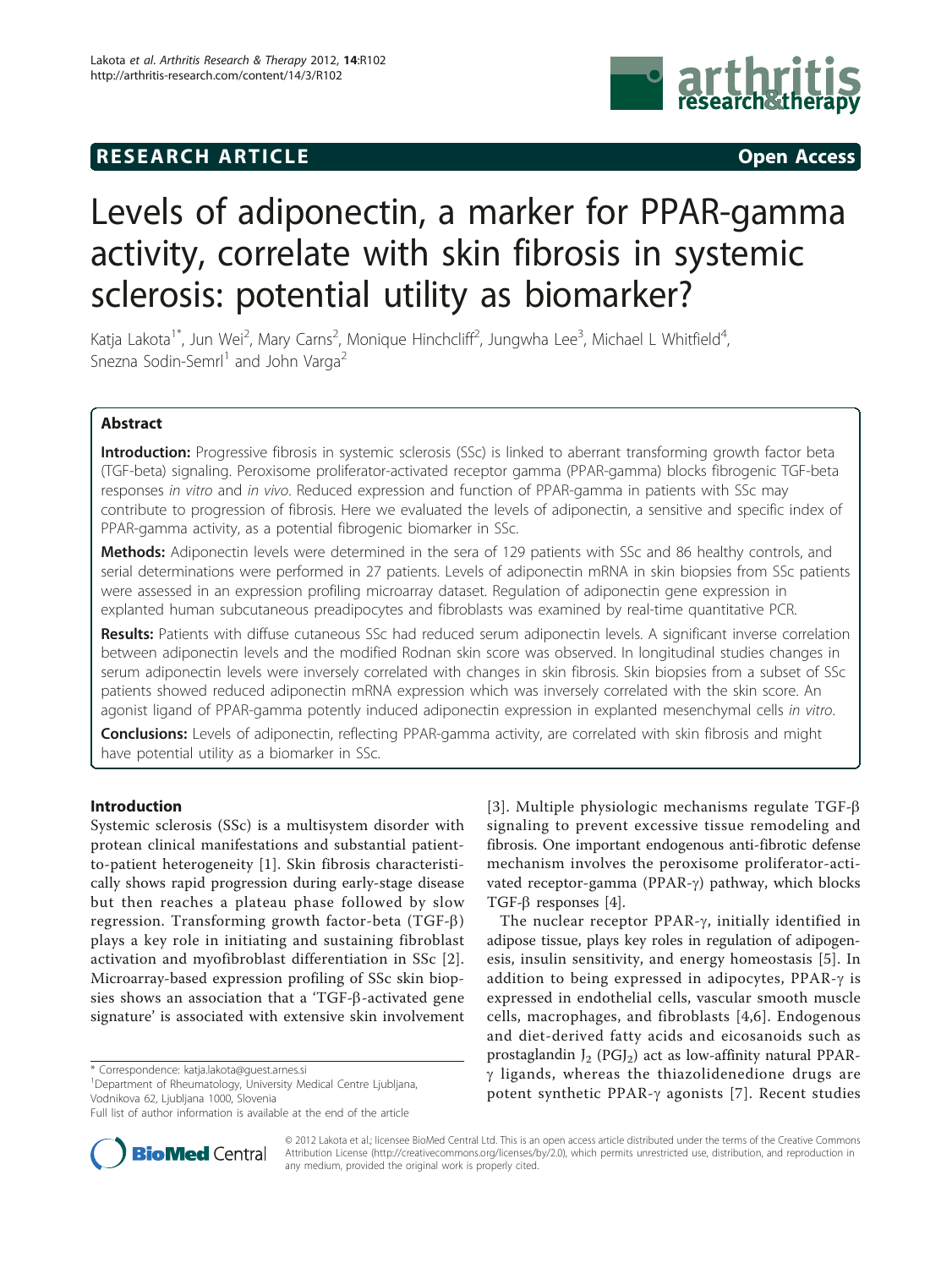identified an entirely novel function for PPAR- $\gamma$  in regulation of matrix homeostasis [[8\]](#page-5-0). Exposure of fibroblasts to pharmacological PPAR- $\gamma$  ligands resulted in suppression of collagen synthesis, myofibroblast differentiation, and other TGF- $\beta$ -induced fibrotic responses in vitro [[4,9,10](#page-5-0)]. Moreover, treatment of mice with PPAR- $\gamma$  agonists prevented and attenuated bleomycin-induced scleroderma in vivo [\[11](#page-5-0)]. The significance of the anti-fibrotic activity of PPAR- $\gamma$  is highlighted by genetic targeting experiments that demonstrate constitutive collagen overexpression and excessive fibrogenesis in PPAR-g-null fibroblasts in vitro and in vivo [[12\]](#page-5-0). Importantly, PPAR- $\gamma$  expression and activity are reduced in SSc skin biopsies and explanted fibroblasts and are inversely correlated with fibrogenic markers in the lesional skin [[13,14\]](#page-5-0). These observations suggest that impaired PPAR- $\gamma$  expression or function underlies unopposed fibroblast activation and progression of fibrosis in SSc. Assessing PPAR- $\gamma$  expression or activity therefore might be a novel approach for assessing fibrogenic activity in SSc.

Adiponectin is a 244-amino acid hormone secreted from white adipose tissue that regulates insulin sensitivity and energy balance. The adiponectin gene is located on chromosome 3q27, a susceptibility locus for diabetes and metabolic disorders. Adiponectin transcription is tightly regulated by PPAR- $\gamma$  through direct binding to conserved cis-acting regulatory DNA elements. Circulating adiponectin is decreased in obesity and the metabolic syndrome, and levels are increased in mice and in humans after treatment with PPAR- $\gamma$  agonist agents [[15\]](#page-5-0). Since serum adiponectin levels faithfully mirror PPAR- $\gamma$  activity, adiponectin is now increasingly used as a biomarker of efficacy for PPAR- $\gamma$  therapy [[15\]](#page-5-0). In view of the PPAR- $\gamma$  defect seen in SSc, we hypothesized that circulating adiponectin might be reduced in some patients with SSc. We therefore determined adiponectin levels in 129 patients with well-characterized SSc and correlated levels with clinical and laboratory features of disease. The results reveal significantly reduced adiponectin levels in diffuse cutaneous SSc (dcSSc) patients with early-stage disease, inverse correlation with the extent of skin fibrosis, and rising levels that parallel improved skin scores over time.

# Materials and methods

# Patients

Written informed consents, approved by the institutional review board of Northwestern University were acquired and serum samples were obtained from 129 patients with SSc - 50 with dcSSc and 79 with limited cutaneous SSc (lcSSc) - evaluated at the Northwestern Scleroderma Program between February 2009 and April 2010. In an additional cohort of 27 patients with dcSSc, two serum samples separated by more than 10 months were obtained and analyzed. Clinical and laboratory information obtained at the time of serum sampling included age, gender, ethnicity, smoking history, body mass index (BMI), disease duration (interval between first SSc-related non-Raynaud event and blood sampling), modified Rodnan skin score (MRSS) (0 to 51), forced vital capacity (FVC), and carbon monoxide diffusion capacity (DlCO) as a percentage of predicted highresolution computerized tomography of the chest (Table [1](#page-2-0) and Additional file [1\)](#page-4-0). Screening for pulmonary hypertension (PH) was performed by Echo/Doppler or by right heart catheterization and provisionally defined as estimated pulmonary artery systolic pressure of at least 40 mm Hg or mean pulmonary artery pressure of at least 25 mm Hg, respectively. Anti-nuclear autoantibodies were detected by indirect immunofluorescence, and antibodies against topoisomerase-1, centromere, and RNA polymerase III were assayed. Control serum samples were collected from 86 healthy volunteers (Table [1](#page-2-0)).

#### Determination of serum adiponectin levels

Serum samples were frozen at -80°C until assayed. Adiponectin levels were measured by using a multiplex assay kit (EMD Millipore, Billerica, MA, USA) in accordance with the instructions of the manufacturer. Briefly, serum samples (1:100 dilution) and standards were added to the wells, along with sonicated beads. After incubation and washing of the wells, antibodies were added, followed by streptavidin-phycoerythrin. Wells were then washed, and measurements on a Luminex 100 platform (Luminex Corporation, Austin, TX, USA) were performed. The assay detects all three (low-, medium-, and high-molecular weight) forms of adiponectin.

## Regulation of adiponectin gene expression

Human subcutaneous preadipocytes (Zen-Bio, Inc., Research Triangle Park, NC, USA) and neonatal foreskin fibroblasts were maintained at 37°C in an atmosphere of 5%  $CO<sub>2</sub>$  in preadipocyte medium (PM) (Zen-Bio, Inc.) or Dulbecco's modified Eagle's medium supplemented with 10% fetal bovine serum, 1% vitamins, 1% penicillin/ streptomycin, and 2 mM L-glutamine (all from Bio-Whittaker, Walkersville, MD, USA). Cells were studied between passages 4 and 8 at early confluence. Cultures were incubated in the presence or absence of pioglitazone (10 μM). After 48 hours of incubation, cultures were harvested, and mRNA levels were examined by real-time quantitative polymerase chain reaction (qPCR) by using primers for adiponectin (forward, 5'-TATCCC-CAACATGCCCATTCG-3'; reverse, 5'-TAGGCAAAG-TAGTACAGCCCA-3') and glyceraldehyde-3-phosphate dehydrogenase (GAPDH) (forward, 5'-CATGAGAAG-TATGACAACAGCCT-3'; reverse, 5'-AGTCCTTCCAC-GATACCAAAGT-3').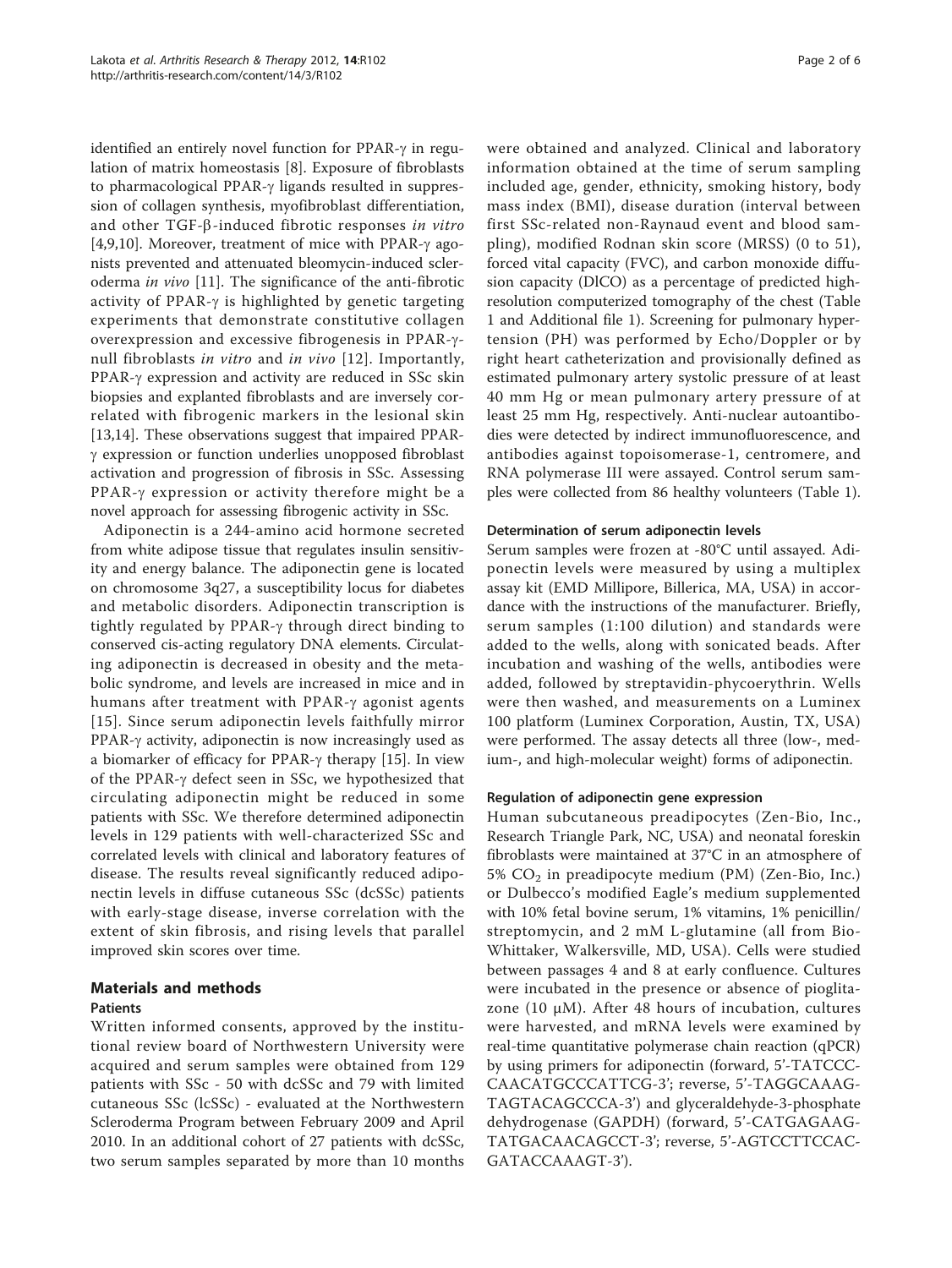#### <span id="page-2-0"></span>Table 1 Demographic data

|                                         | <b>Controls</b><br>$(n = 86)$ | Patients with SSc<br>$(n = 129)$ | Patients with dcSSc<br>$(n = 50)$ | Patients with IcSSc<br>$(n = 79)$ |
|-----------------------------------------|-------------------------------|----------------------------------|-----------------------------------|-----------------------------------|
| Age in years, median (range)            | 43 (19-64)                    | 53 (21-82)                       | $51(21-65)$                       | 55 (21-82)                        |
| Females, percentage                     | 30                            | 85                               | 78                                | 88                                |
| Ethnicity                               |                               |                                  |                                   |                                   |
| Caucasian                               | 100%                          | 71%                              | 68%                               | 75%                               |
| African-American                        |                               | 14%                              | 14%                               | 13%                               |
| Other                                   |                               | 15%                              | 18%                               | 12%                               |
| Disease duration                        | N/A                           |                                  |                                   |                                   |
| 0-18 months                             |                               | 19%                              | 36%                               | 9%                                |
| 19-36 months                            |                               | 10%                              | 12%                               | 9%                                |
| $>$ 36 months                           |                               | 71%                              | 52%                               | 82%                               |
| MRSS from 0 to 51, median (range)       | N/A                           | $6(2-45)$                        | $16(2-45)$                        | $4(2-25)$                         |
| BMI in $\text{kg/m}^2$ , median (range) | N/A                           | 25 (14-48)                       | 25 (18-39)                        | 25 (14-48)                        |

BMI, body mass index; dcSSc, diffuse cutaneous systemic sclerosis; lcSSc, limited cutaneous systemic sclerosis; MRSS, modified Rodnan skin score; N/A, not applicable; SSc, systemic sclerosis.

#### Adiponectin gene expression in skin biopsies

The generation and analysis of the genome-wide expression microarray dataset using skin biopsies from patients with SSc and healthy controls have been described (Gene Expression Omnibus accession number GSE9285) [[16\]](#page-5-0). The expression levels of adiponectin mRNA in each skin biopsy were extracted from this dataset and centered on its mean value across all arrays.

#### Statistical analysis

Mann-Whitney U tests or Kruskal-Wallis tests were used to compare adiponectin levels. The correlation between adiponectin levels and various values were analyzed by Spearman rank correlation test. Owing to nonnormal distribution of the data, summary statistics are expressed as medians and interquartile ranges (IQRs). Data were analyzed by using SPSS Statistics 19 (SPSS Inc., Chicago, IL, USA). A P value of less than 0.05 was considered statistically significant.

## Results and Discussion

As expected, serum adiponectin levels in both control subjects and SSc patients were positively correlated with age and negatively correlated with BMI. Moreover, adiponectin levels were significantly lower in males than females, as reported previously [[17\]](#page-5-0). The median levels of adiponectin were 14.7 μg/mL (IQR 15.4) among patients with SSc and 15.3 μg/mL (IQR 11.2) in healthy controls  $(P = 0.49)$ . While there were no significant differences in adiponectin levels between patients and controls when adjusted for differences in age, gender, and ethnicity, patients with dcSSc ( $n = 50$ ) had significantly lower adiponectin levels (median 10.0 μg/mL, IQR 11.3) than those with lcSSc ( $n = 79$ , median 18.3 μg/mL, IQR 13.1,  $P < 0.001$ ) (Figure [1a](#page-3-0)). Further analyses revealed significant differences in adiponectin levels between SSc

patients with or without anti-centromere antibody: median 21.5 μg/mL (IQR 20.3) versus 13.3 μg/mL (IQR 14.8)  $(P = 0.015)$ , respectively. When grouped according to disease duration, patients with disease in a relatively early stage (arbitrarily defined as fewer than 18 months from the first non-Raynaud manifestation,  $n = 25$ ) had low adiponectin levels (median 9.6 μg/mL, IQR 8.5) in comparison with patients with disease in the late stage (defined as more than 36 months,  $n = 91$ ) (median 17.1  $\mu$ g/mL, IQR 15.3,  $P = 0.004$ ) (Figure [1c](#page-3-0)). The lower levels of adiponectin in the early stage of disease, when progression of skin fibrosis is thought to be the most active, might reflect reduced tissue PPAR- $\gamma$  activity. The differences in adiponectin levels were significant even when adjusted for age, gender, ethnicity, and BMI ( $P < 0.001$ ).

The difference in adiponectin levels between patients with lcSSc and those with dcSSc suggested that adiponectin, as a marker of PPAR- $\gamma$  signaling in the skin, might be correlated with skin fibrosis. Indeed, we demonstrated a weak but statistically significant inverse correlation between adiponectin levels and the extent of skin fibrosis (r = -0.261,  $n = 124$ ,  $P = 0.003$ ) (Figure [1b](#page-3-0)). This correlation persisted even when corrected for age, gender, ethnicity, and BMI. A more robust correlation between MRSS and adiponectin levels was seen in Scl-70-positive patients, suggesting the association of reduced PPAR- $\gamma$  activity with active skin disease (Figure [1b\)](#page-3-0). In contrast to the skin score, neither FVC nor DlCO or radiologic evidence of pulmonary fibrosis could be demonstrated to have a significant correlation with serum adiponectin levels (Additional files [1](#page-4-0) and [2](#page-4-0)). The correlation of serum adiponectin levels with skin but not lung fibrosis points to potential differences in the pathomechanisms underlying fibrosis in these organs, and PPAR- $\gamma$  has a more prominent role in skin fibrosis than in lung fibrosis.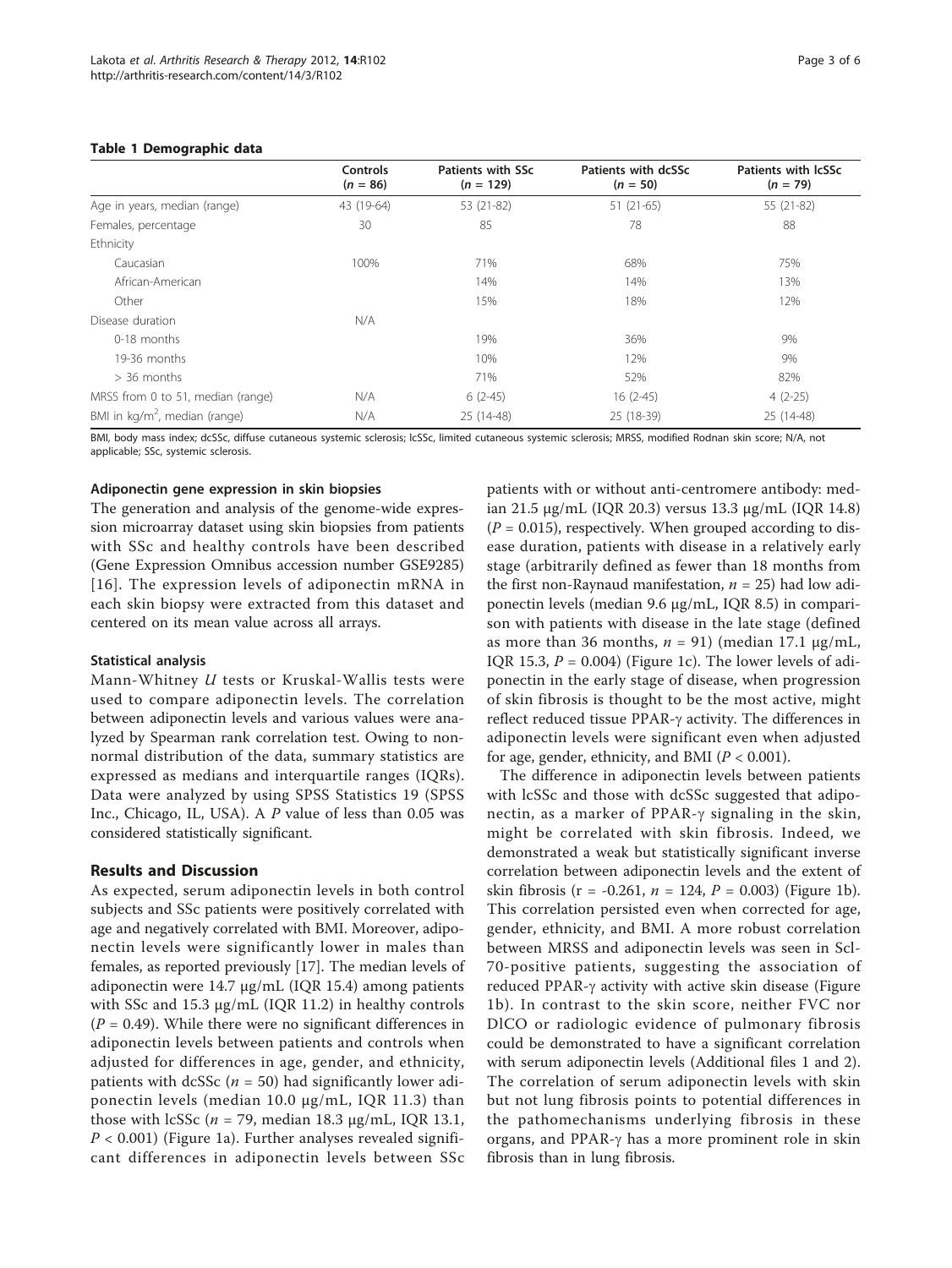<span id="page-3-0"></span>

To examine changes in adiponectin levels over time, serial serum samples that were from the same patients and that were separated by more than 10 months were examined in 27 patients. Eighteen received mycophenolate mofetil alone or in combination with methotrexate, and seven received no specific disease-modifying therapy ([[18\]](#page-5-0) and Additional file [3\)](#page-4-0). The results of the longitudinal analysis indicated that changes in adiponectin levels over time were inversely correlated with changes in skin score during the same interval ( $r = -0.522$ ,  $n = 27$ ,  $P =$ 0.005) (Figure 2). There were no apparent differences in changes in skin score or adiponectin levels associated with specific treatments.

The adiponectin gene contains a conserved peroxisome proliferator responsive element (PPRE) that is targeted by activated PPAR- $\gamma$ , resulting in ligand-dependent transcription [[19](#page-5-0)]. To examine adiponectin regulation in mesenchymal cells, growth-arrested confluent normal human preadipocytes or dermal fibroblasts were incubated with the PPAR- $\gamma$  ligand pioglitazone for 48



hours. The results of real-time qPCR analysis indicated increases of greater than threefold and greater than ninefold in adiponectin mRNA levels of pioglitazonetreated fibroblasts and preadipocytes, respectively (Figure [3a\)](#page-4-0). Reduced levels of circulating adiponectin in patients with early-stage dcSSc suggested attenuated PPAR-y signaling during active fibrogenesis. To explore this possibility, we examined adiponectin mRNA expression in lesional SSc skin biopsies. For this purpose, a published genome-wide expression profiling dataset comprising biopsies of the lesional (clinically affected) skin from 15 patients with early dcSSc and six patients with lcSSc was queried [[16\]](#page-5-0). A significant correlation between adiponectin mRNA expression in the skin and MRSS was observed in the individual biopsies (r = -0.44,  $n = 21$ ,  $P = 0.044$ ) (Figure [3b\)](#page-4-0).

Taken together, the present results provide support for the involvement of PPAR- $\gamma$  in modulation of skin fibrogenesis in SSc and suggest that reduced adiponectin levels might reflect reduced PPAR-g activity associated with active or progressive skin fibrosis. Defective PPAR- $\gamma$  activity in SSc contributes to unopposed fibroblast activation and is implicated in pathogenesis [[14](#page-5-0)]. Adiponectin production is tightly regulated by PPAR- $\gamma$ , and its levels in the serum represent a robust biomarker of PPAR- $\gamma$  activity [[15\]](#page-5-0). We found significantly lower serum adiponectin levels in patients with dcSSc than in those with lcSSc, and levels were lowest in the early stage of disease, when fibrogenesis is presumed to be the most active. A gradual rise in the levels of adiponectin over time might parallel spontaneous or treatmentassociated skin regression and may signal attenuation of fibrogenesis. The present studies did not compare adiponectin levels in SSc with those with other autoimune diseases. However, studies have shown that rheumatoid arthritis, systemic lupus erythematosus, and other immune and inflammatory disorders are generally associated with elevated serum adiponectin [\[20-24](#page-5-0)]. Thus, it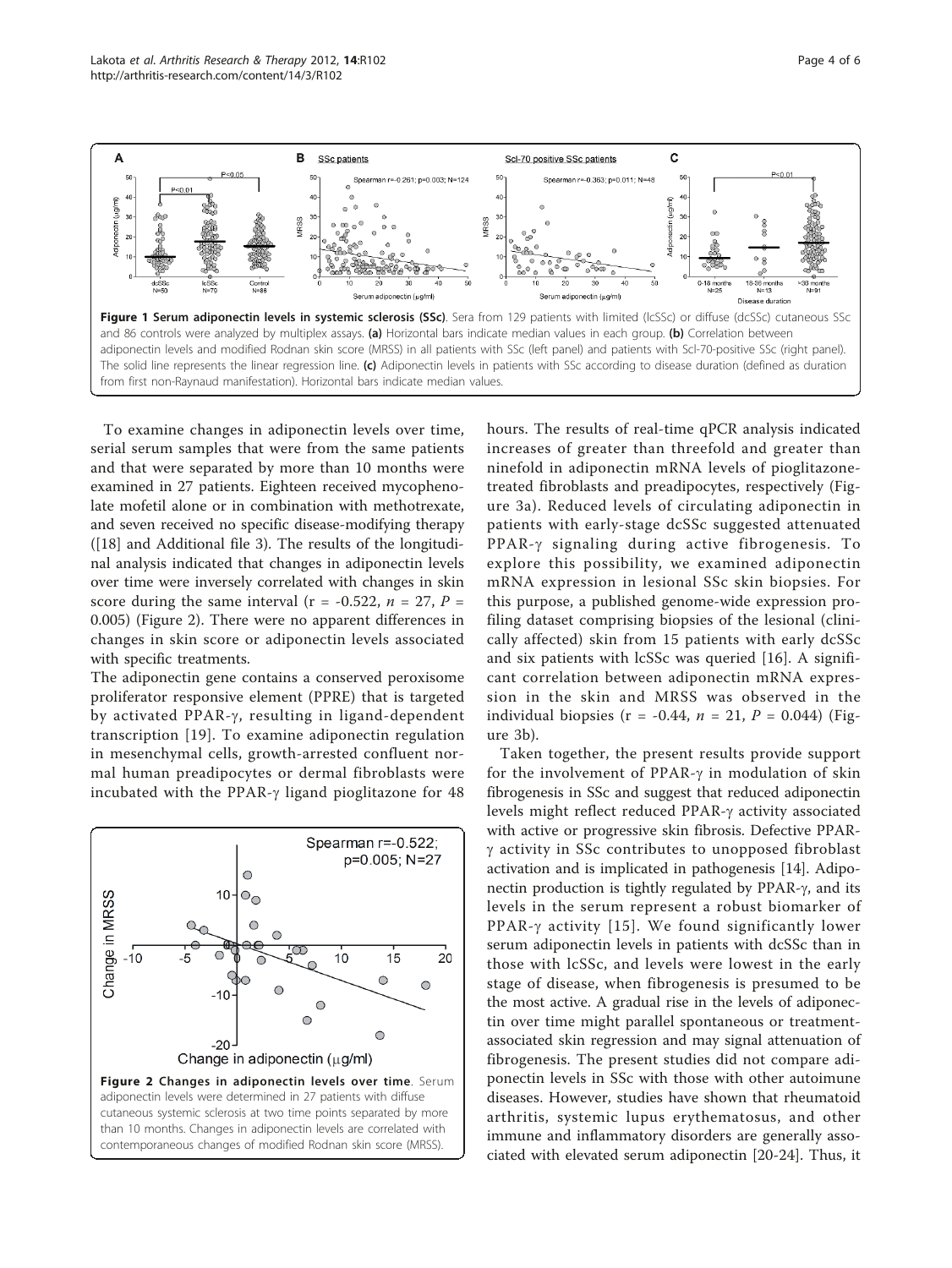<span id="page-4-0"></span>

glyceraldehyde-3-phosphate dehydrogenase mRNA levels, represent the mean ± standard deviation of triplicate determinations. (b) Adiponectin mRNA levels in systemic sclerosis skin biopsies. The data were extracted from published genome-wide expression microarray datasets [\[16](#page-5-0)]. Levels were correlated with modified Rodnan skin score (MRSS).

is noteworthy that, in contrast, SSc is not associated with elevated adiponection, despite the chronic inflammation that is thought to be a hallmark of this disease [[25\]](#page-5-0).

The levels of adiponectin in the circulation reflect PPAR- $\gamma$  signaling activity in mesenchymal cells [[15\]](#page-5-0). Thus, reduced adiponectin levels and adiponectin gene expression in lesional tissue in SSc indicate reduced adiponectin production that results from the impaired PPAR- $\gamma$  activity. Adiponectin directly suppresses fibroblast migration and myofibroblast differentiation and blocks TGF-b-induced fibrotic responses, including collagen synthesis [[26\]](#page-5-0). Moreover, adiponectin-null mice show exaggerated fibrogenesis in the heart, liver, and kidneys, suggesting a potential anti-fibrotic role [[27\]](#page-5-0). Whether adiponectin is simply a marker for PPAR- $\gamma$  signaling or, in fact, mediates its anti-fibrotic activities is currently unknown.

### Conclusions

In summary, this cross-sectional analysis indicates that the levels of the PPAR- $\gamma$ -regulated adiponectin are reduced in early-stage dcSSc and are inversely correlated with the skin score. Moreover, rising levels of adiponectin over time correlate with improvement in skin score. Reduced adiponectin reflecting impaired PPAR- $\gamma$  activity might signify unopposed fibroblast activation and serve as a biomarker for ongoing fibrogenesis. Two recent studies with fewer patients reported reduced adiponectin levels in Japanese patients with SSc [[20,28\]](#page-5-0). These findings are consistent with our present results with a significantly larger patient cohort of a different ethnic background. Taken together, the results provide a compelling case for a role of PPAR- $\gamma$  activity in skin fibrosis

in SSc and support the prospective evaluation of adiponectin as a biomarker of fibrogenic activity.

# Additional material

[Additional file 1: P](http://www.biomedcentral.com/content/supplementary/ar3827-S1.XLS)atient adiponectin levels according to clinical and laboratory features. Adiponectin levels evaluated statistically in different clinical and laboratory features. Significance was tested by Mann Whitney (MW) test or Kruskal Wallis (KW) test. NS = not significant. Pulmonary hypertension defined as estimated pulmonary artery systolic pressure > 40 mmHg (Echo/Doppler), or mean pulmonary artery pressure by right heart catheterization > 25 mmHg.

[Additional file 2: M](http://www.biomedcentral.com/content/supplementary/ar3827-S2.XLS)edian levels of clinical/laboratory scores in patients within different adiponectin quartiles and their correlation coefficients. Correlation coefficients were determined using Spearman rank correlation test. PA = mean pulmonary artery pressure based on right heart catheterization. BNP = brain natriuretic peptide Interquartile ranges are in parentheses.  $NS = not$  significant.

[Additional file 3: L](http://www.biomedcentral.com/content/supplementary/ar3827-S3.XLS)evels of adiponectin and MRSS in the longitudinal study. Levels of adiponectin at 2 time points (visit 1: MRSS1, adiponectin 1; visit 2: MRSS 2, adiponectin 2) with an indication of time laps in between the two visits. MRSS = modified Rodnan skin score.

#### Abbreviations

BMI: body mass index; dcSSc: diffuse cutaneous systemic sclerosis; DlCO: carbon monoxide diffusion capacity; FVC: forced vital capacity; IQR: interquartile range; lcSSc: limited cutaneous systemic sclerosis; MRSS: modified Rodnan skin score; PH: pulmonary hypertension; PPAR-γ: peroxisome proliferator-activated receptor gamma; qPCR: quantitative polymerase chain reaction; SSc: systemic sclerosis; TGF-β: transforming growth factor-beta.

#### Acknowledgements

We are grateful to Alexander Misharin for technical help. This work was supported by grants from the Association for the Development of Rheumatology (Slovenia), the Ministry of High Education, Science and Technology of Slovenia (grant P3-0314), the National Institutes of Health, the Scleroderma Research Foundation, and the Karen Brown Scleroderma Foundation.